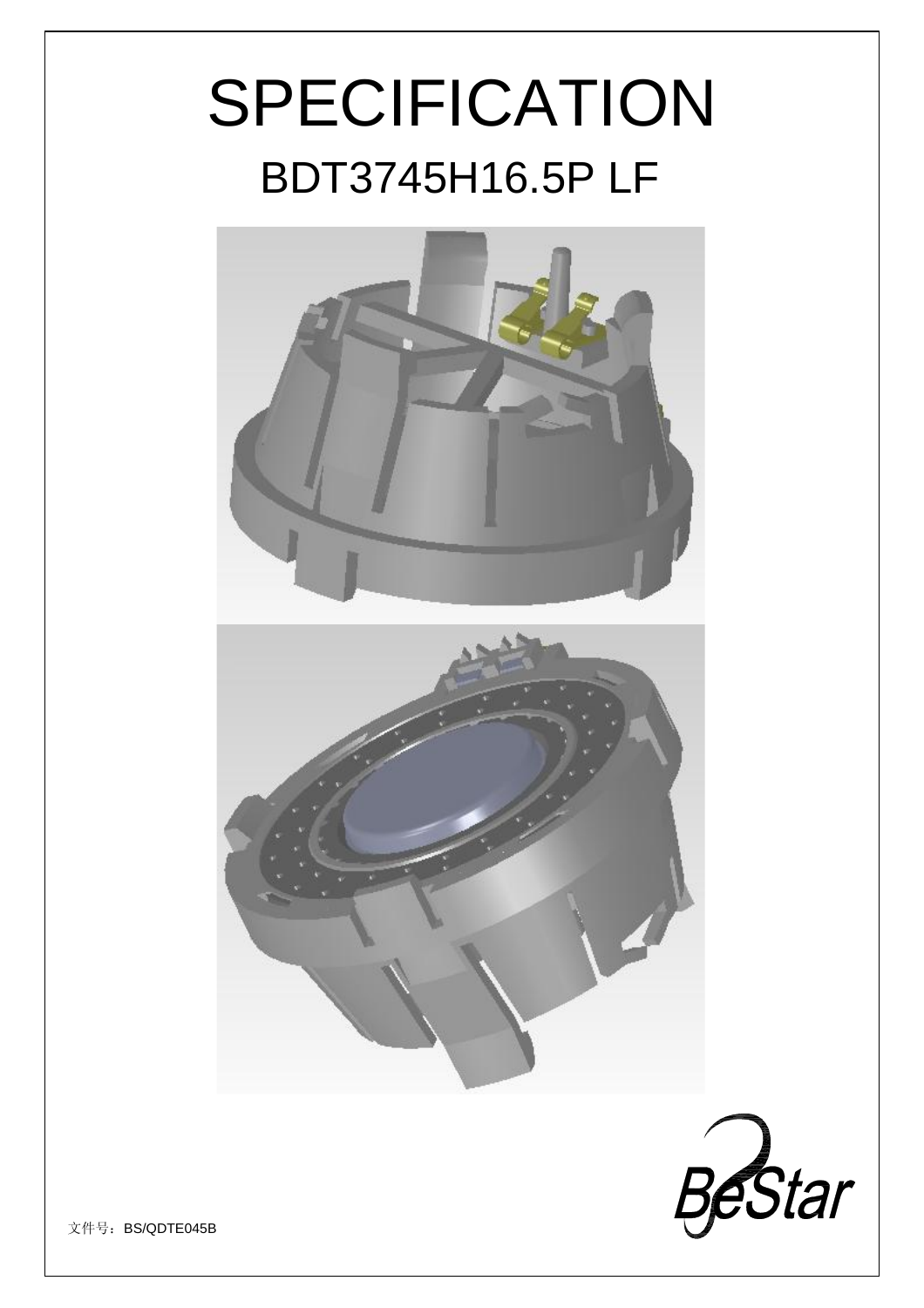

# **SPECIFICATION** FOR AUTOMOTIVE SPEAKER

TOTAL PAGE | 10 | [www.bestargroups.com](http://www.bestargroups.com) | RoHS

| Customer            |                          |                   | Model Name BDT3745H16.5PLF |
|---------------------|--------------------------|-------------------|----------------------------|
| <b>Customer P/N</b> |                          | Product No.       | 137702                     |
| Date                | 12 Dec. 2016   Issue No. |                   | <b>BS/TES01.1075C</b>      |
| Page                | 01 of 10                 | <b>Issue Date</b> | 2016/12/12                 |

Approval: 1.Characteristics 2.Dimension 3.Bill of Material 4.Reliability Test 5.Packing 6.History Change Record

| Drawn by | Checked by | Approved by | Customer approved |
|----------|------------|-------------|-------------------|
| 毛钰麒      | 莫丽丽        | 徐金国         |                   |

# *BESTAR HOLDING CO.,LTD*

 No.199 HuangHe West Road,New district,ChangZhou,JiangSu Province,P.R.China *Tel:* +86 519 88222567 *Fax:* +86 519 88222551 *E-mail:*[wu@be-star.com](mailto:wu@be-star.com) *<http://www.bestargroups.com>*

文件号:BS/QDTE045B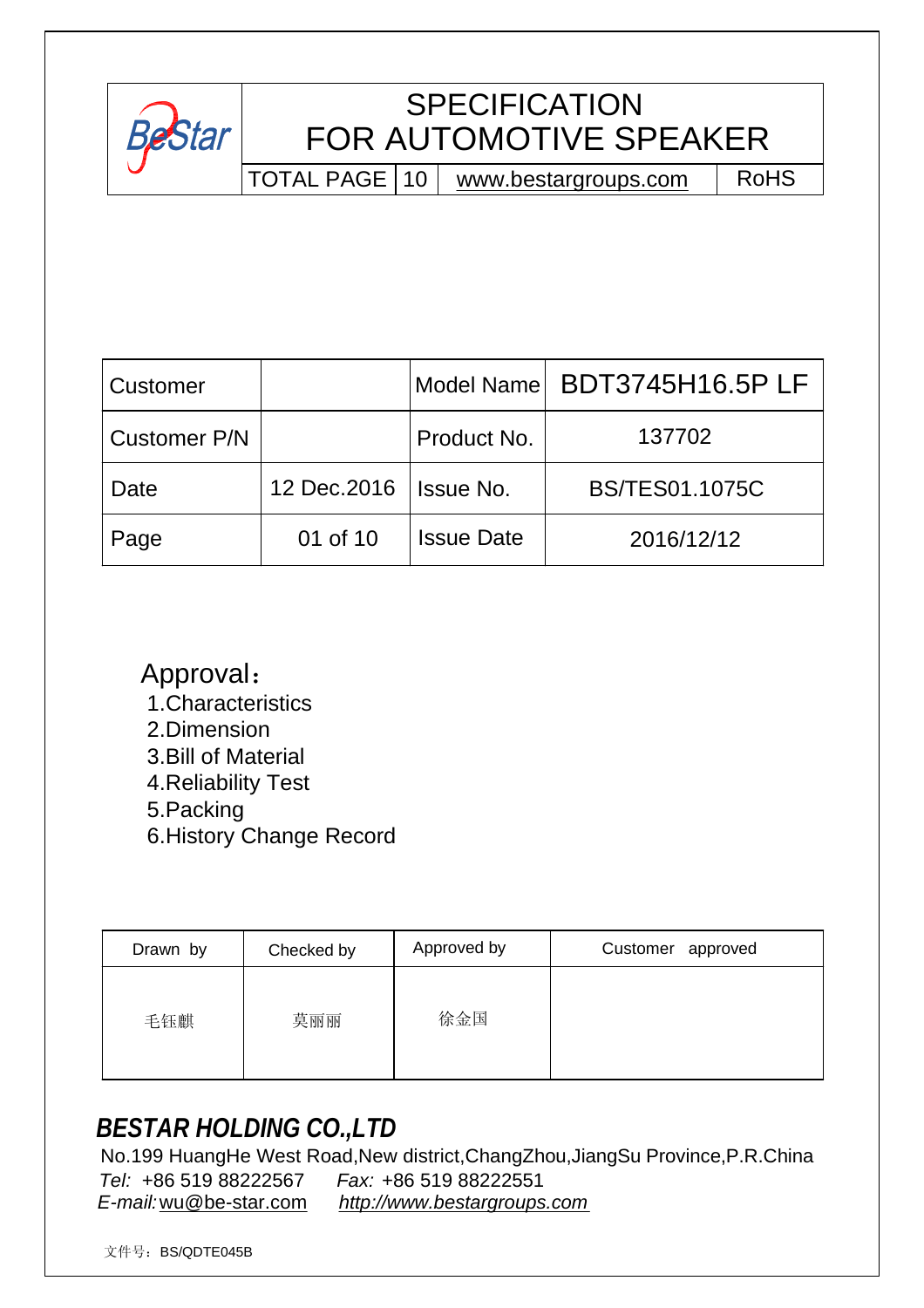### BDT3745H16.5P LF

#### 1.Characteristics

1.1 Electrical and Mechanical Characteristics

6 5 4 3

| No. | <b>Item</b>                  | Specification                                       |   |  |  |
|-----|------------------------------|-----------------------------------------------------|---|--|--|
| 1.  | Dimension                    | <i></i> 37×16.5(mm)                                 |   |  |  |
| 2.  | DC Resistance (at 20°C)      | $45 \Omega \pm 6$                                   |   |  |  |
| 3.  | AC Impedance                 | 50 $\Omega$ ±15%(at 1KHz)                           |   |  |  |
| 4.  | <b>Rated Input Power</b>     | 0.2W(3.0Vrms)                                       |   |  |  |
| 5.  | Maximum Input Power          | 0.4W(4.24Vrms)                                      |   |  |  |
| 6.  | <b>Resonance Frequency</b>   | 500Hz ±20%                                          |   |  |  |
| 7.  | <b>Frequency Response</b>    | 200~8KHz                                            |   |  |  |
| 8.  | S.P.L                        | Min86dB/0.1m/3.0V at 1.0KHz                         |   |  |  |
| 9.  | <b>THD</b>                   | ≤5% (at 1KHz/3V,0.1m)                               |   |  |  |
| 10. | <b>Buzzes &amp; Rattles</b>  | Must be normal at sine wave 3.0Vrms                 | Ε |  |  |
| 11. | Polarity                     | Positive voltage to $(+)$ , Diaphragm moves forward |   |  |  |
| 12. | <b>Operating Temperature</b> | $-40-+105$ °C                                       |   |  |  |
| 13. | Storage Temperature          | $-40-+120^{\circ}C$                                 |   |  |  |
| 14  | Weight                       | ~11g                                                |   |  |  |
| 15  | <b>Spring Contact Force</b>  | Min 2.5N                                            |   |  |  |

2 1

**Bestar** 



This print and information there in are proprietary to BeStar Holding Co., Ltd.<br>and shall not be used in whole or in part without its written content *This print and information there in are proprietary to BeStar Holding Co., Ltd. and shall not be used in whole or in part without its written content*

D

E

F

G

H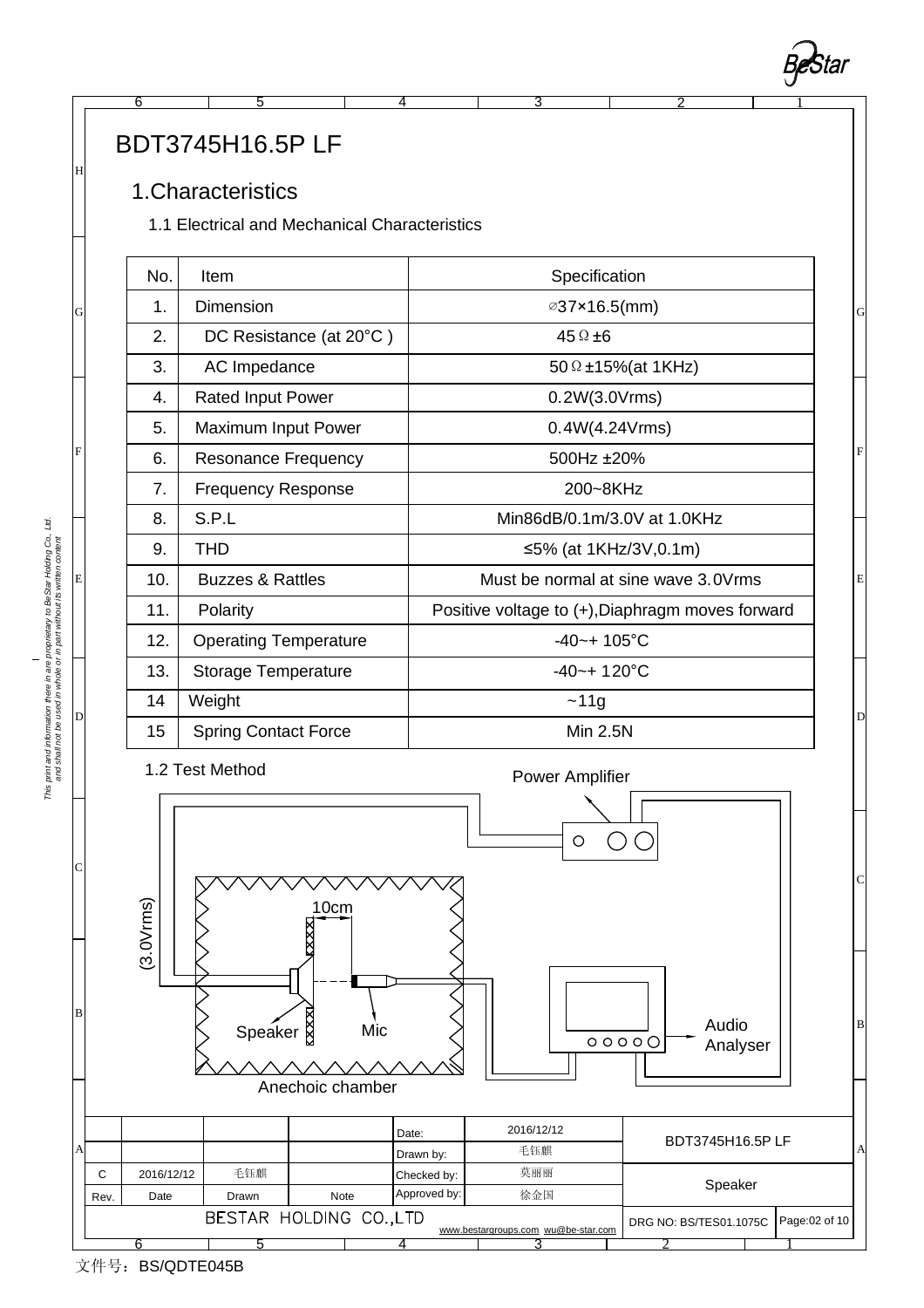

This print and information there in are proprietary to BeStar Holding Co., Ltd.<br>and shall not be used in whole or in part without its written content *This print and information there in are proprietary to BeStar Holding Co., Ltd. and shall not be used in whole or in part without its written content*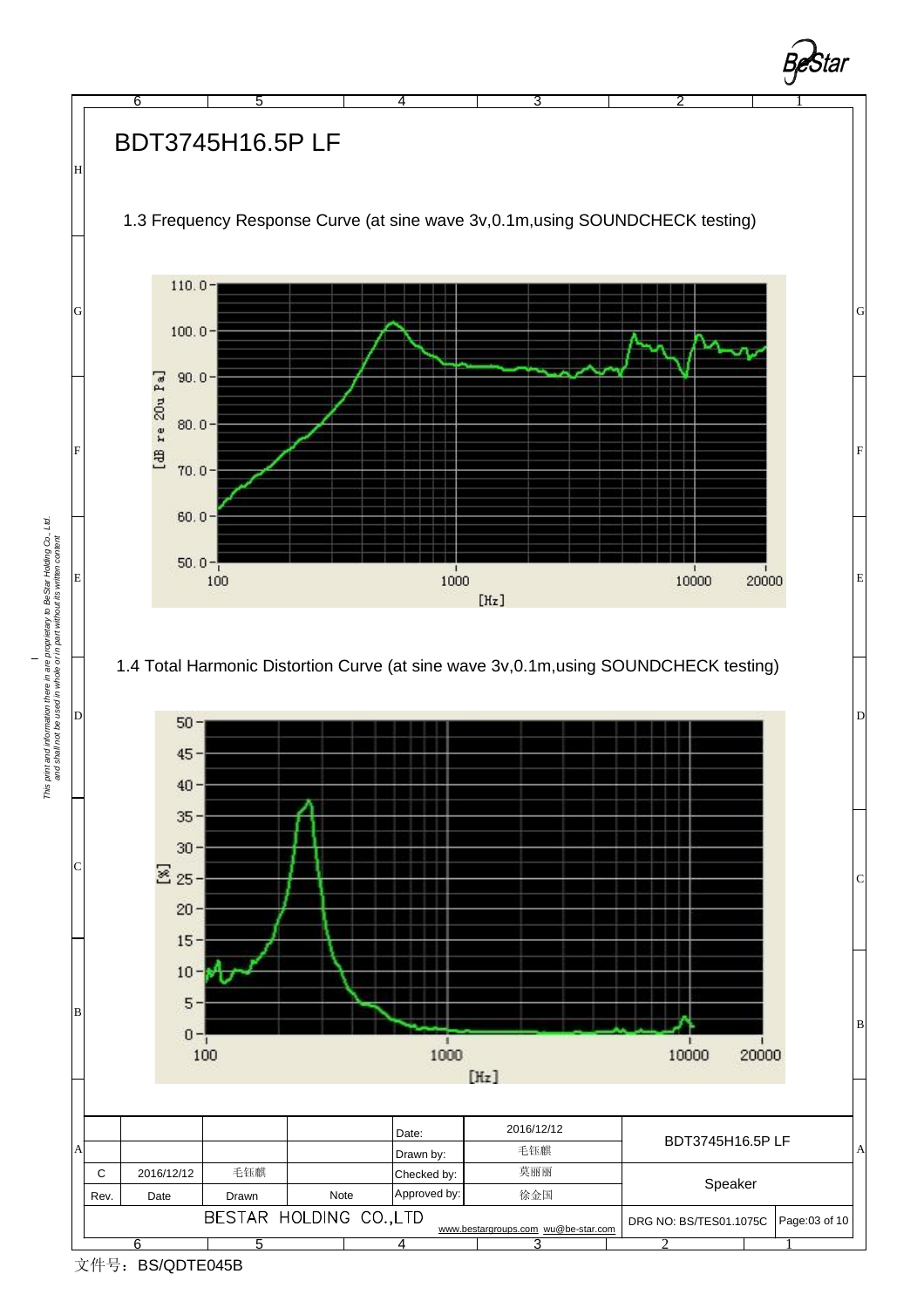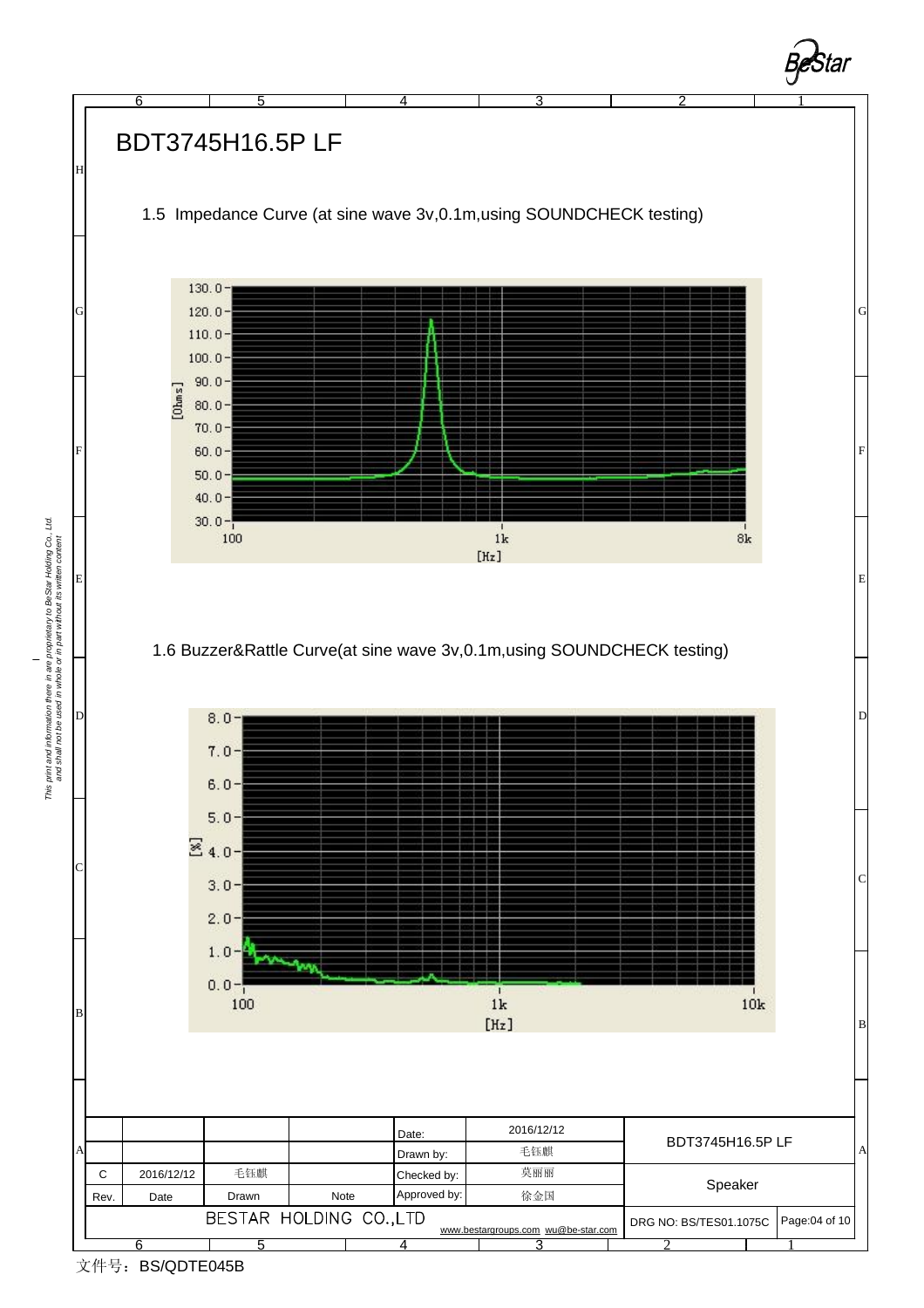

文件号: BS/QDTE045B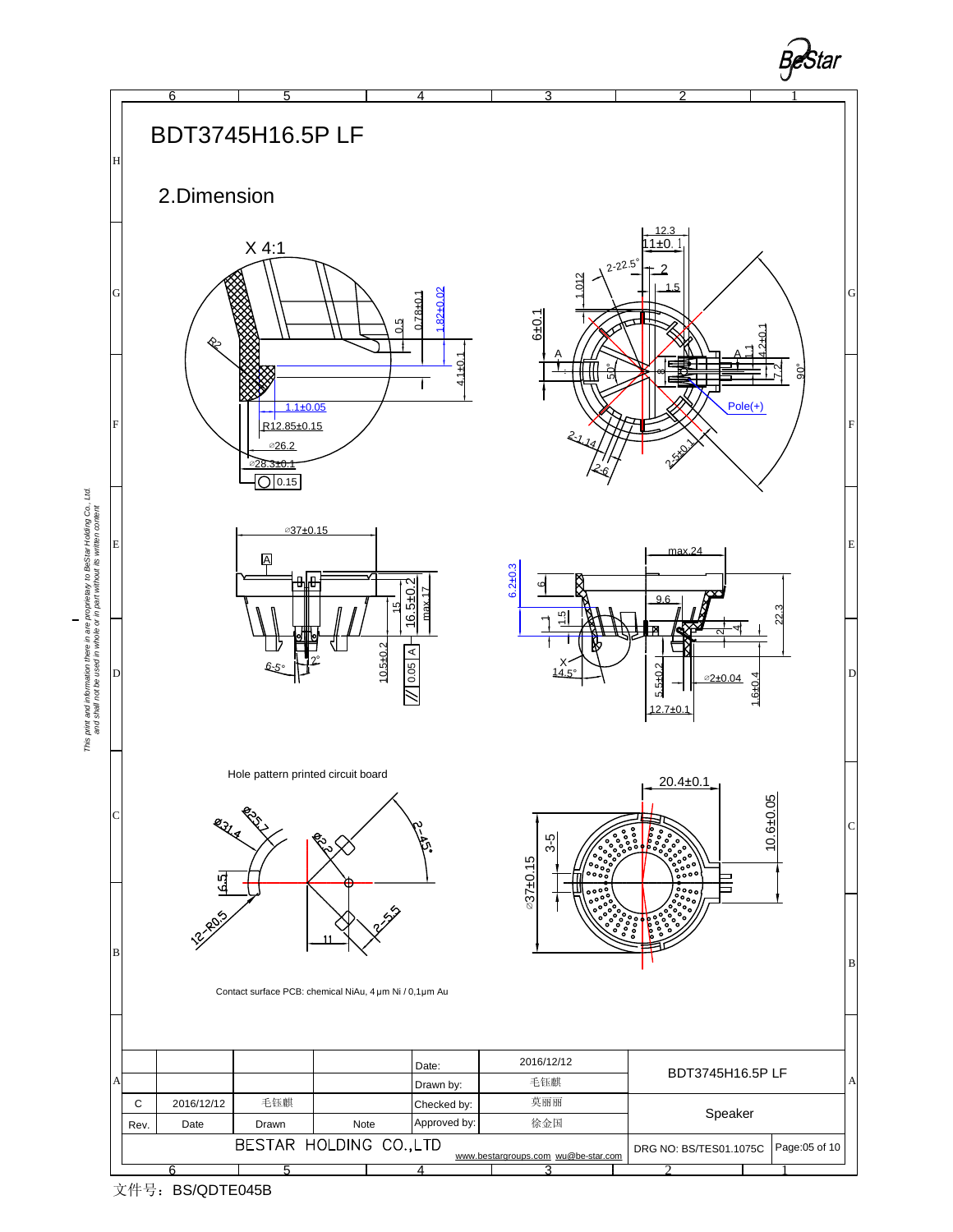

This print and information there in are proprietary to BeStar Holding Co., Ltd.<br>and shall not be used in whole or in part without its written content *This print and information there in are proprietary to BeStar Holding Co., Ltd. and shall not be used in whole or in part without its written content*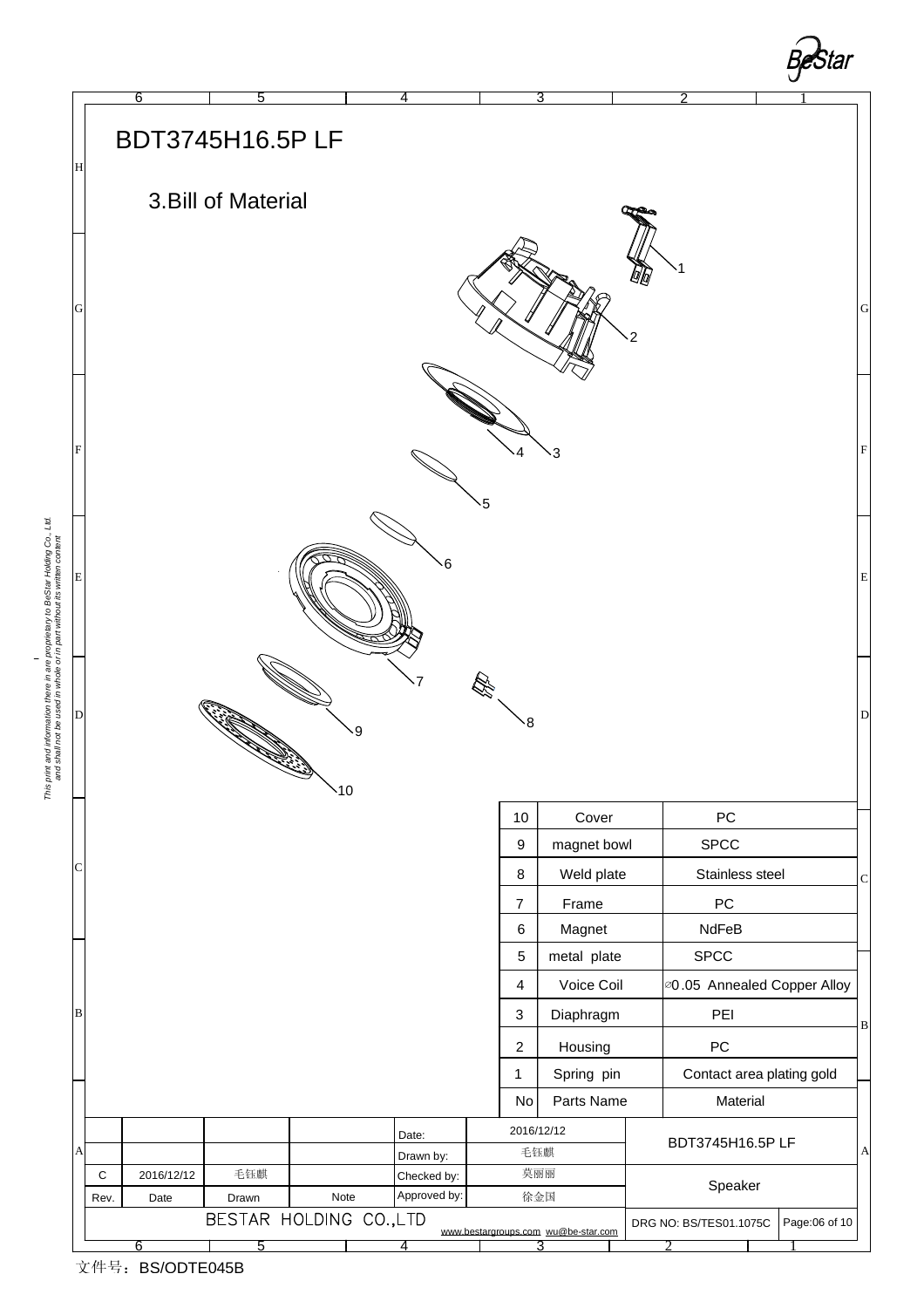

|              |                        | 6                  | 5                                        |      | 4                                                | 3                                                                                                                        |                                         |                |   |  |
|--------------|------------------------|--------------------|------------------------------------------|------|--------------------------------------------------|--------------------------------------------------------------------------------------------------------------------------|-----------------------------------------|----------------|---|--|
| H            | <b>BDT3745H16.5PLF</b> |                    |                                          |      |                                                  |                                                                                                                          |                                         |                |   |  |
|              |                        |                    | 4. Reliability Test                      |      |                                                  |                                                                                                                          |                                         |                |   |  |
|              |                        | 4.1 Load Test      |                                          |      |                                                  |                                                                                                                          |                                         |                |   |  |
|              |                        |                    | Power (Nom)<br>Duration                  |      |                                                  | 1000hrs                                                                                                                  | Room temperature, 0.2W(440Hz sine wave) |                |   |  |
| G            |                        |                    | 4.2 High Temperature Life Test           |      |                                                  |                                                                                                                          |                                         |                | G |  |
|              |                        |                    | Temperature                              |      |                                                  | $+105^{\circ}$ C                                                                                                         |                                         |                |   |  |
|              |                        | Input              | Duration                                 |      |                                                  | 0.2W/440Hz<br>500hrs                                                                                                     |                                         |                |   |  |
|              |                        |                    | 4.3 Low Temperature Life Test            |      |                                                  |                                                                                                                          |                                         |                |   |  |
|              |                        |                    | Temperature                              |      |                                                  | $-40^{\circ}$ C                                                                                                          |                                         |                |   |  |
| $\mathbf{F}$ |                        | Input              | Duration                                 |      |                                                  | 0.2W/440Hz<br>500hrs                                                                                                     |                                         |                | F |  |
|              |                        |                    |                                          |      |                                                  |                                                                                                                          |                                         |                |   |  |
|              |                        |                    | 4.4 High Temperature Test<br>Temperature |      |                                                  | $+120^{\circ}$ C                                                                                                         |                                         |                |   |  |
|              |                        |                    | Duration                                 |      |                                                  | 96hrs                                                                                                                    |                                         |                |   |  |
| E            |                        |                    | 4.5 Low Temperature Test                 |      |                                                  |                                                                                                                          |                                         |                | Ε |  |
|              |                        | Duration           | Temperature                              |      |                                                  | $-40^{\circ}$ C<br>96hrs                                                                                                 |                                         |                |   |  |
|              |                        |                    | 4.6 Thermal shock Test                   |      |                                                  |                                                                                                                          |                                         |                |   |  |
|              |                        | Cycles             |                                          |      |                                                  | 1000                                                                                                                     |                                         |                |   |  |
|              |                        |                    |                                          |      |                                                  | $+85^{\circ}$ C                                                                                                          |                                         |                |   |  |
| D            |                        |                    | Condition                                |      |                                                  | $-40^{\circ}$ C                                                                                                          |                                         |                | D |  |
|              |                        |                    |                                          |      |                                                  | 30 min<br>$30 \text{ min}$                                                                                               |                                         |                |   |  |
|              |                        | Input              | 4.7 Max input test                       |      |                                                  |                                                                                                                          | Room temp, 0.4W/440Hz                   |                |   |  |
|              |                        |                    | Duration                                 |      |                                                  | 1min/on-2min/off, 10 cycles                                                                                              |                                         |                |   |  |
|              |                        |                    |                                          |      |                                                  |                                                                                                                          |                                         |                |   |  |
| C            |                        |                    | 4.8 Thermal, Humidity shock              |      | $t = 24$ hours/cycle. Unpowered. one cycle:      |                                                                                                                          |                                         |                |   |  |
|              |                        |                    |                                          |      |                                                  | 1) $25^{\circ}$ C $-$ 65 $^{\circ}$ C, 90-98% RH, 2.5h; 2) 65 $^{\circ}$ C, 90-98% RH, 3h;                               |                                         |                |   |  |
|              |                        |                    |                                          |      |                                                  | 3)65°C $-25$ °C,80-98% RH,2.5h; 4)25°C $-65$ °C,90-98% RH,2.5h;<br>5)65°C, 90-98% RH,3h; 6)65°C $-$ 25°C,80-98% RH,2.5h; |                                         |                |   |  |
|              |                        |                    |                                          |      |                                                  | 7)25°C,80-98% RH,2h;-10°C,3h 8)25°C,80-98% RH,3h; total 10 cycle.                                                        |                                         |                |   |  |
|              |                        |                    |                                          |      | Measurement at 24±2 hours after test conclusion. |                                                                                                                          |                                         |                |   |  |
| B            |                        |                    |                                          |      |                                                  |                                                                                                                          |                                         |                |   |  |
|              |                        |                    |                                          |      |                                                  |                                                                                                                          |                                         |                |   |  |
|              |                        |                    |                                          |      |                                                  |                                                                                                                          |                                         |                |   |  |
|              |                        |                    |                                          |      | Date:                                            | 2016/12/12                                                                                                               | BDT3745H16.5PLF                         |                |   |  |
| Α            | C                      |                    | 毛钰麒                                      |      | Drawn by:                                        | 毛钰麒<br>莫丽丽                                                                                                               |                                         |                |   |  |
|              | Rev.                   | 2016/12/12<br>Date | Drawn                                    | Note | Checked by:<br>Approved by:                      | 徐金国                                                                                                                      | Speaker                                 |                |   |  |
|              |                        |                    | BESTAR HOLDING CO., LTD                  |      |                                                  | www.bestargroups.com wu@be-star.com                                                                                      | DRG NO: BS/TES01.1075C                  | Page: 07 of 10 |   |  |
|              |                        | 6                  | 5                                        |      | 4                                                |                                                                                                                          |                                         |                |   |  |

文件号: BS/QDTE045B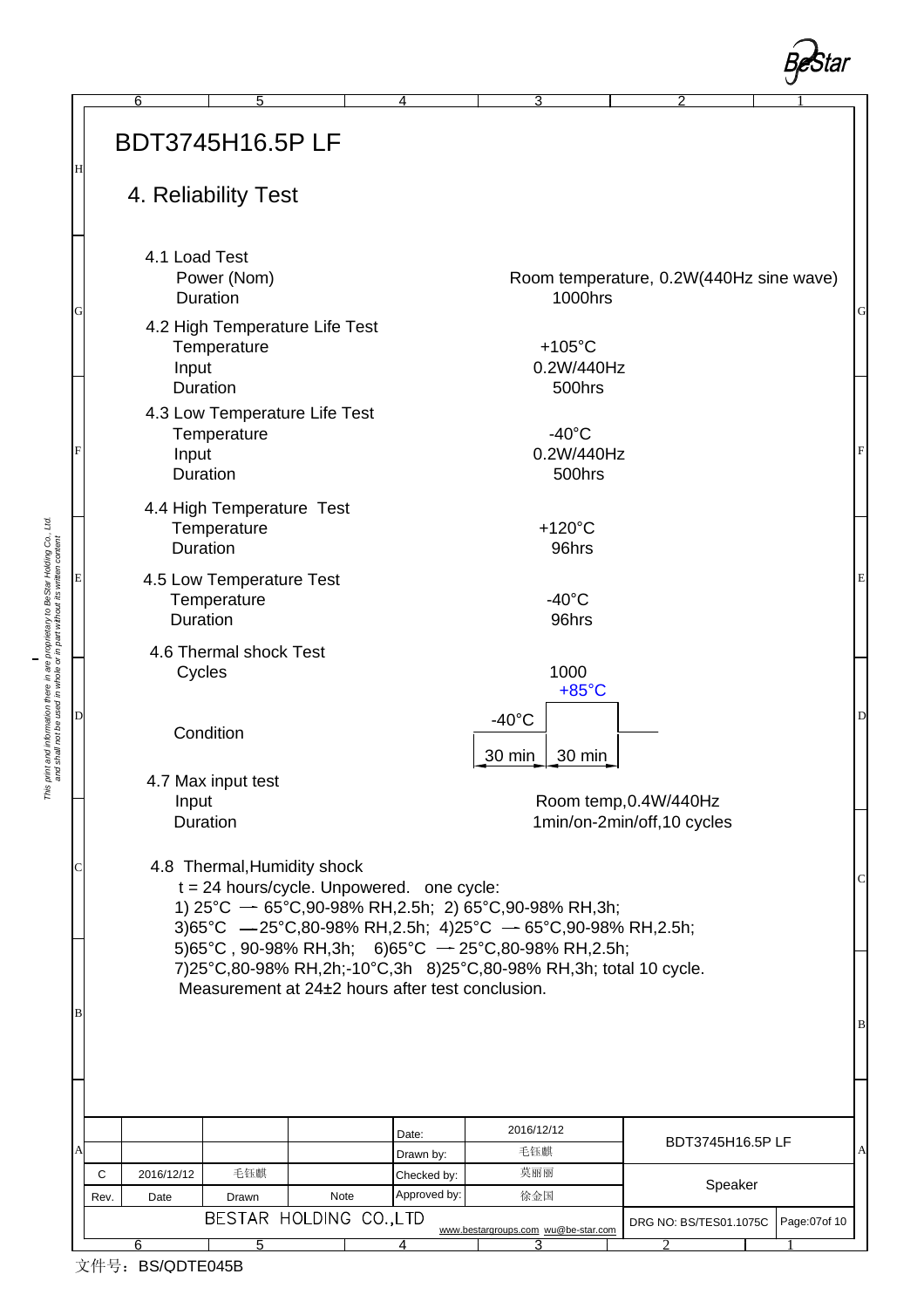|   | 6               | 5                                            | 4                  | 3                 |                                                                                                    |
|---|-----------------|----------------------------------------------|--------------------|-------------------|----------------------------------------------------------------------------------------------------|
|   |                 | <b>BDT3745H16.5PLF</b>                       |                    |                   |                                                                                                    |
|   |                 |                                              |                    |                   |                                                                                                    |
|   |                 |                                              |                    |                   |                                                                                                    |
|   |                 | 4.9 Vibration Test                           |                    |                   |                                                                                                    |
|   |                 | Vibration frequency<br>Amplitude<br>Duration |                    |                   | 10-200-10Hz/sine wave<br>Sweep 15min/49m/s <sup>2</sup><br>X, Y, Z 3Directin 2hrs each, Total 6hrs |
|   |                 | 4.10 Fixed Drop Test                         |                    |                   |                                                                                                    |
|   |                 | Height<br>Drop face                          |                    |                   | 1.0 <sub>m</sub><br>Fix onto standard Jig, drop on                                                 |
|   |                 | <b>Times</b>                                 |                    |                   | concrete floor<br>30 times                                                                         |
|   |                 | Exclude bending of Pin.                      |                    |                   |                                                                                                    |
|   |                 | 4.11 Free Drop Test<br>Height                |                    |                   | 1.0 <sub>m</sub>                                                                                   |
|   |                 | <b>Times</b>                                 |                    |                   | Every 3 surfacke 1 time each,<br>total 3 times)                                                    |
|   |                 | Exclude bending of Pin.                      |                    |                   |                                                                                                    |
|   |                 |                                              |                    |                   |                                                                                                    |
|   |                 |                                              |                    |                   |                                                                                                    |
|   |                 |                                              |                    |                   |                                                                                                    |
|   |                 |                                              |                    |                   |                                                                                                    |
|   |                 |                                              |                    |                   |                                                                                                    |
|   |                 |                                              |                    |                   |                                                                                                    |
|   | Notice:         |                                              |                    |                   | 1.All these tests above should be measured after leaving normal temperature                        |
|   |                 | for 2hrs.                                    |                    |                   | 2. After the test the part shall meet specifications without any degradation in                    |
|   |                 | initial value after test.                    |                    |                   | appearance and performance except SPL.SPL shall be 83dB or more from                               |
| В |                 |                                              |                    |                   |                                                                                                    |
|   |                 |                                              |                    |                   |                                                                                                    |
|   |                 |                                              |                    |                   |                                                                                                    |
| А |                 |                                              | Date:<br>Drawn by: | 2016/12/12<br>毛钰麒 | BDT3745H16.5PLF                                                                                    |
|   | C<br>2016/12/12 | 毛钰麒                                          | Checked by:        | 莫丽丽               |                                                                                                    |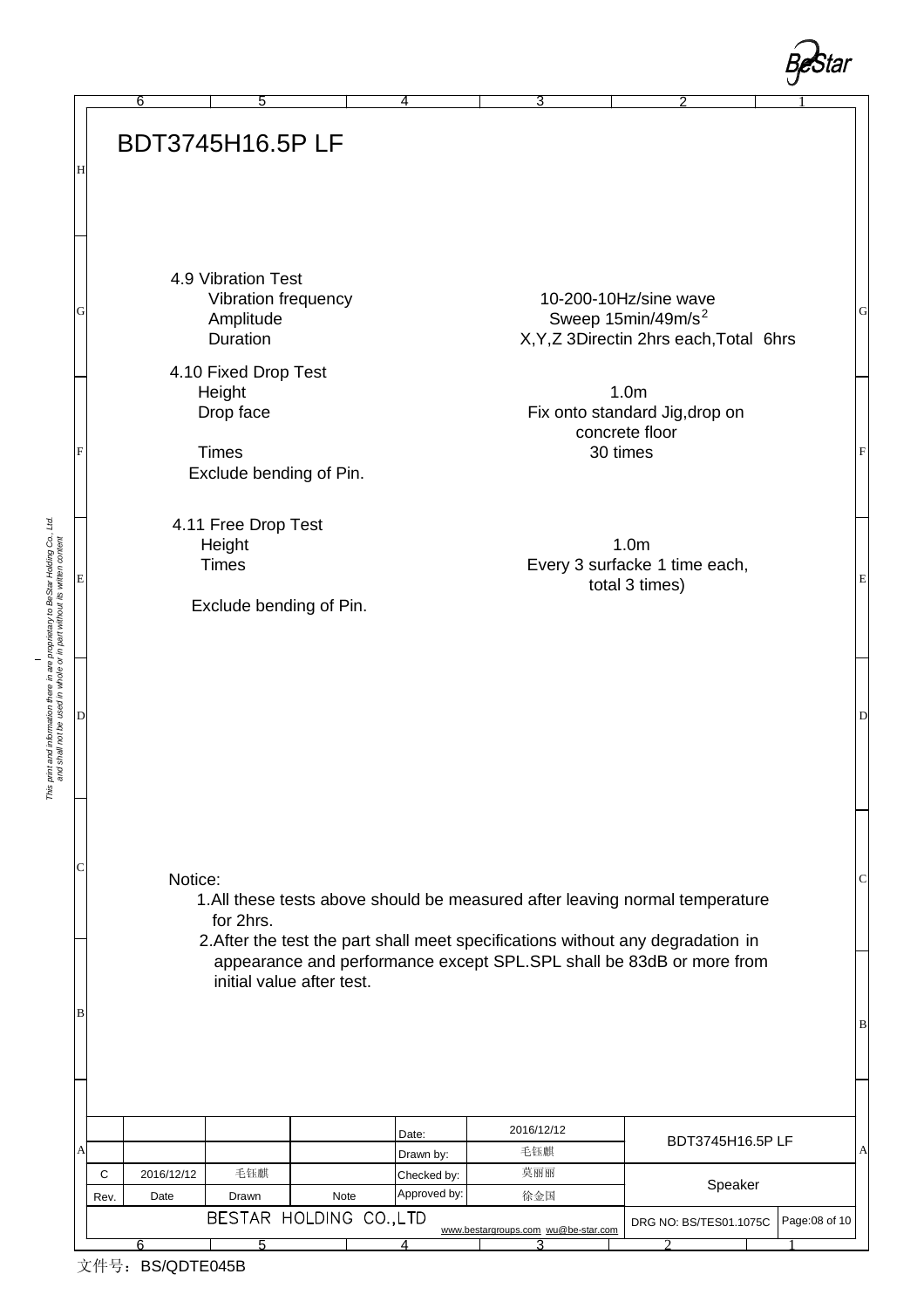

文件号: BS/QDTE045B